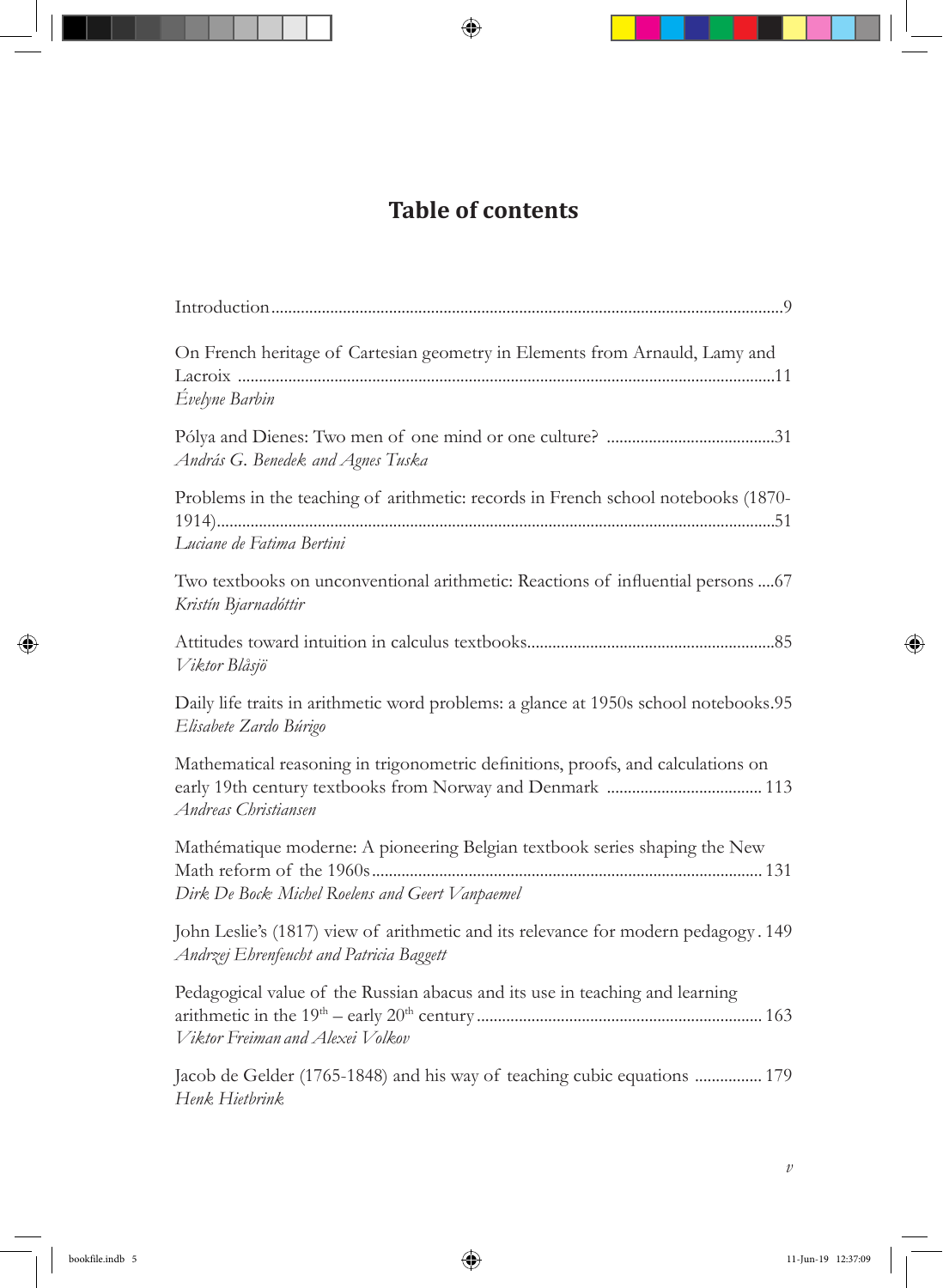| The mathematics teachers' journal Euclides in the Netherlands in change,                                                                  |
|-------------------------------------------------------------------------------------------------------------------------------------------|
| Martinus van Hoorn                                                                                                                        |
| Dmitry Chizhov and the examination of mathematics textbooks in Russia during<br>Alexander Karp                                            |
| Differential calculus in a journal for Dutch school teachers (1754-1764)  223<br>Jenneke Krüger                                           |
| Teaching mathematics in Moroccan high schools in the past fifty years  241<br>Ezzaim Laabid                                               |
| Anton Dakitsch collection - the scope of mathematics teaching in Brazilian<br>Regina de Cassia Manso de Almeida                           |
| Didier Henrion, an enigmatic introducer of Dutch mathematics in Paris  271<br>Frédéric Métin                                              |
| Antonio M. Oller-Marcén                                                                                                                   |
| Geometry for women in teacher training schools in the late<br>Luis Puig                                                                   |
| Building new mathematical discourse among practitioners in restoration and<br>Leo Rogers                                                  |
| Norms and practices of secondary teachers' formation. The Portuguese case<br>Ana Santiago <sup>a</sup> and José Manuel Matos <sup>b</sup> |
| Let them speak; hear them speak $-$ old Chinese wisdom on<br>SIU Man Keung                                                                |
| Dutch mathematics teachers, magazines and organizations: 1904-1941 373<br>Harm Jan Smid                                                   |